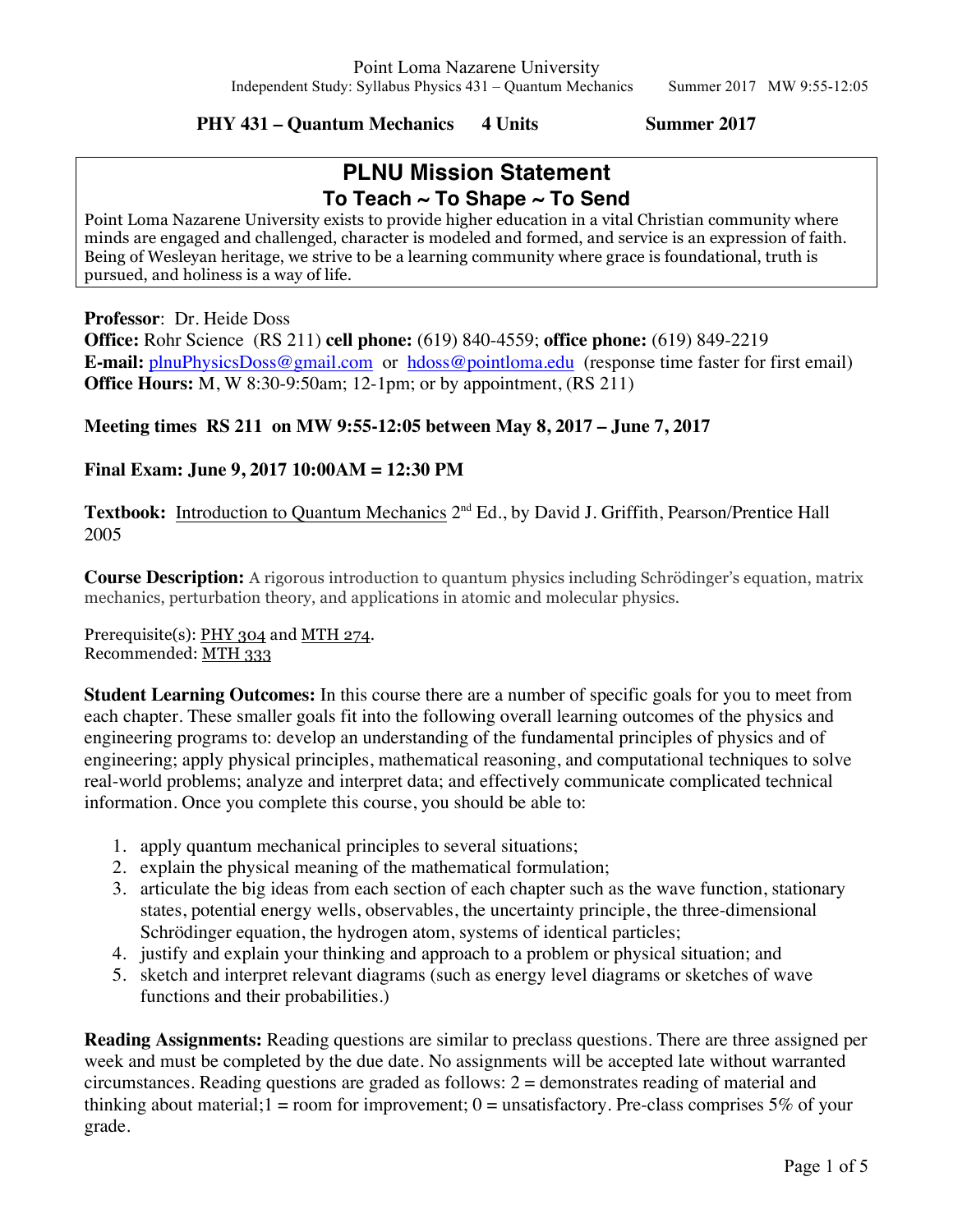**Homework:** Problems assigned throughout the course are essential to your learning the material. Problems in this course are largely analytic but may be complemented by computational methods. Problems should be worked neatly in clear logical steps. Solutions should be clear enough that one of your peers could easily follow what you did if they had not worked the problem before. Homework/Classwork comprises 10% of your grade. Due dates are listed in the syllabus. HW sets will not be accepted late.

**Collaboration:** Scientists and engineers collaborate, and I expect and encourage you to collaborate with your peers while working on homework and labs, however your work should be your own. The guideline is that you should have no trouble explaining or repeating the work you turn in. No homework solutions should look identical.

**Weekly Meetings:** Participation in weekly meetings discussing the course material is a requirement. All meetings must be attended. Weekly meetings and discussions account for 10% of your grade

Late Work: Late work will not be accepted unless there is a documented emergency. Assignments are due as noted on the syllabus, in class, and on Canvas. Incompletes are only assigned in extremely unusual circumstances.

### *You must take ALL the exams and the final in order to pass the class***.**

**Tests:** There will be five tests during the semester, each worth 11% of your grade. Tests make a total of 55% of your grade. You must take all exams to pass the course.

**Final Exam: Date and Time:** The final exam date and time is set by the university at the beginning of the semester and may not be changed by the instructor. This schedule can be found on the university website and in the course calendar. No requests for early examinations will be approved. Only in the case that a student is required to take three exams during the same day of finals week, is an instructor authorized to consider changing the exam date and time for that particular student.

The final is set for **Fri, June 9, 2017 at 10:00 AM to 12:30 PM.** Successful completion of this class requires taking the final examination **on its scheduled day**. The final examination schedule is posted on the Class Schedules site. **No requests for early examinations or alternative days will be approved**. The final exam is worth 20% of your grade.

**Missed Exam Policy:** No make-up exams are allowed except for warranted circumstances. Arrangements must be made with me as soon as possible.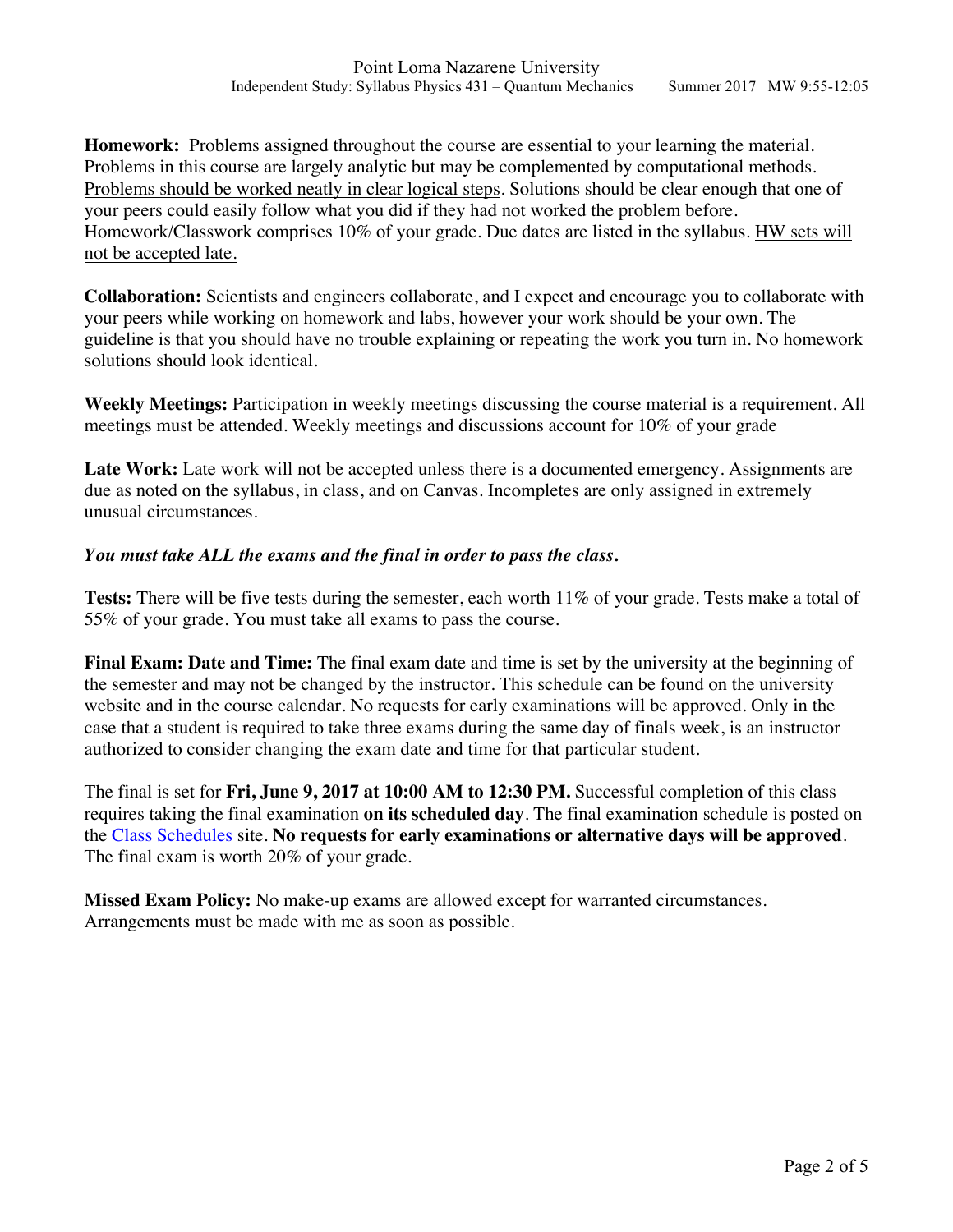| Component                | Weight                    |
|--------------------------|---------------------------|
| <b>Reading Questions</b> | $5\%$                     |
| Homework                 | 10%                       |
| Meetings/Discussions     | 10%                       |
| Tests $(5)$              | 55%<br>(equally weighted) |
| Final Exam               | 20%                       |

**Final Course Grade:** The points you receive during the course are weighted accordingly:

The grade you earn in this course is based on the following scale:

| A       |              | $B+$                                                                                    | $\mathbf{B}$ | $\vert B - \vert$ | $C+$ |      |      | $D+$ |         |                     |
|---------|--------------|-----------------------------------------------------------------------------------------|--------------|-------------------|------|------|------|------|---------|---------------------|
| $S \ge$ | 91.5         | 89.5                                                                                    |              |                   |      |      |      |      | 66.5    | 61.5                |
| 191.5   | $\sum S \ge$ | $ S_{\ge}$ $ S_{\ge}$ $ S_{\ge}$ $ S_{\ge}$ $ S_{\ge}$ $ S_{\ge}$ $ S_{\ge}$ $ S_{\ge}$ |              |                   |      |      |      |      | $>S\ge$ | $\mathsf{S}_{\geq}$ |
|         | 89.5         | 86.5                                                                                    | 81.5         | 79.5              | 76.5 | 71.5 | 69.5 | 66.5 | 61.5    | 59.5                |

#### **Department Mission:**

The Physics and Engineering Department at PLNU provides strong programs of study in the fields of Physics and Engineering. Our students are well prepared for graduate studies and careers in scientific and engineering fields. We emphasize a collaborative learning environment, which allows students to thrive academically, build personal confidence, and develop interpersonal skills. We provide a Christian environment for students to learn values and judgment, and pursue integration of modern scientific knowledge and Christian faith.

## **PLNU Attendance and Participation Policy:**

Attendance is expected at each class session. In the event of an absence you are responsible for the material covered in class and the assignments given that day.

Regular and punctual attendance at all classes is considered essential to optimum academic achievement. If the student is absent from more than 10 percent of class meetings, the faculty member can file a written report, which may result in de-enrollment. If the absences exceed 20 percent, the student may be de-enrolled without notice until the university drop date or, after that date, receive the appropriate grade for their work and participation. See

http://catalog.pointloma.edu/content.php?catoid=24&navoid=1581#Class\_Attendance in the Undergraduate Academic Catalog.

## **THIS INDEPENDENT STUDY - ATTENDANCE AND PARTICIPATION POLICY:**

Attendance is expected at each scheduled session. In the event of an emergency you are responsible to contact the professor and make a new meeting time or obtain a zero.

#### **Class Enrollment:**

It is the student's responsibility to maintain his/her class schedule. Should the need arise to drop this course (personal emergencies, poor performance, etc.), the student has the responsibility to follow through (provided the drop date meets the stated calendar deadline established by the university), not the instructor. Simply ceasing to attend this course or failing to follow through to arrange for a change of registration (drop/add) may easily result in a grade of F on the official transcript.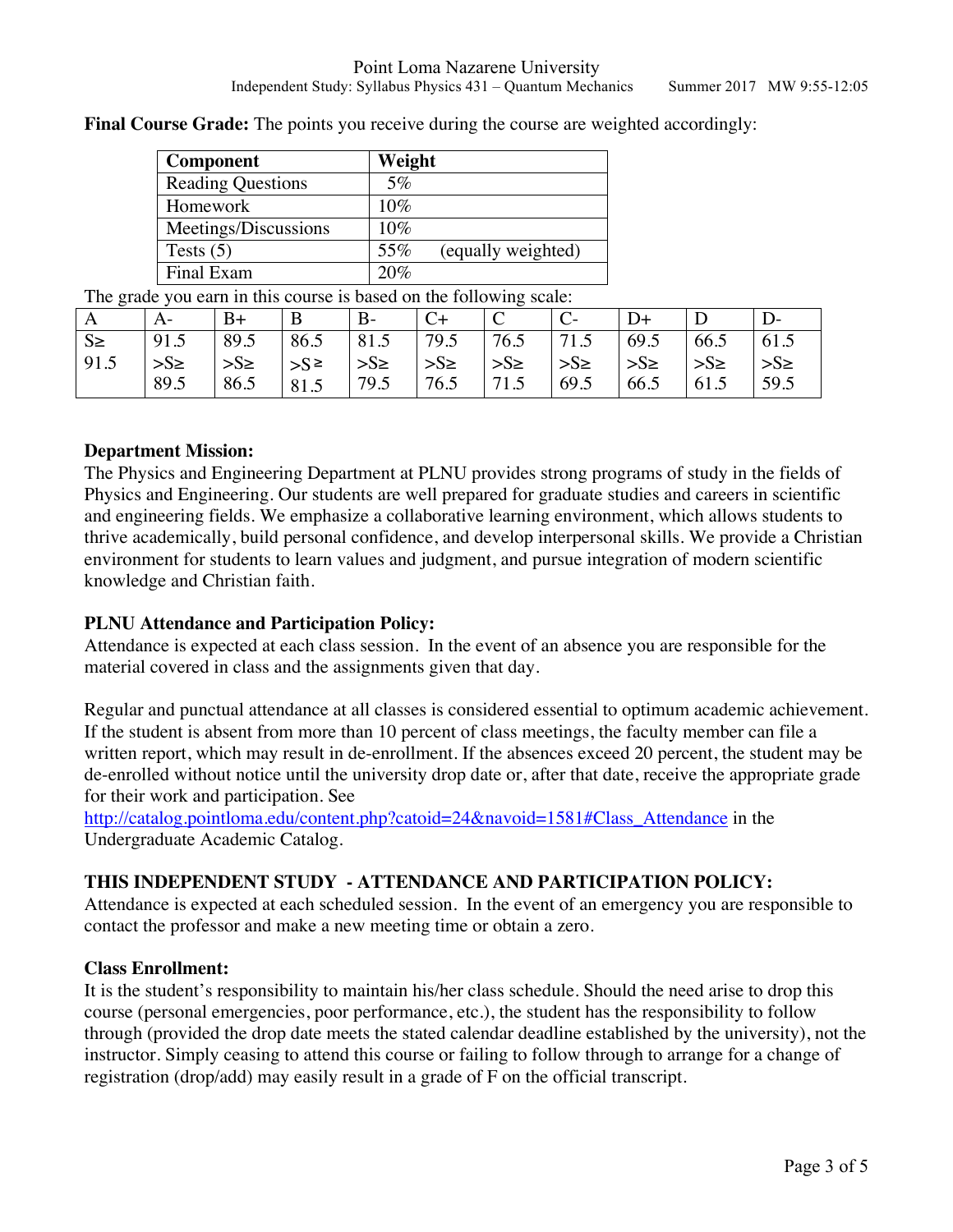#### **Academic Accommodations:**

If you have a diagnosed disability, please contact PLNU's Disability Resource Center (DRC) within the first two weeks of class to demonstrate need and to register for accommodation by phone at 619-849- 2486 or by e-mail at DRC@pointloma.edu. See Disability Resource Center for additional information. For more details see the PLNU catalog:

http://catalog.pointloma.edu/content.php?catoid=24&navoid=1581#Academic\_Accommodations

Students with learning disabilities who may need accommodations should discuss options with the instructor during the first two weeks of class.

#### **Credit Hour:**

In the interest of providing sufficient time to accomplish the stated course learning outcomes, this class meets the PLNU credit hour policy for any 4 unit class delivered over 5 weeks. Specific details about how the class meets the credit hour requirements can be provided upon request.

#### **Copyright Protected Materials:**

Point Loma Nazarene University, as a non-profit educational institution, is entitled by law to use materials protected by the US Copyright Act for classroom education. Any use of those materials outside the class may violate the law.

#### **PLNU Academic Honesty Policy:**

Students should demonstrate academic honesty by doing original work and by giving appropriate credit to the ideas of others. Academic dishonesty is the act of presenting information, ideas, and/or concepts as one's own when in reality they are the results of another person's creativity and effort. A faculty member who believes a situation involving academic dishonesty has been detected may assign a failing grade for that assignment or examination, or, depending on the seriousness of the offense, for the course. Faculty should follow and students may appeal using the procedure in the university Catalog. See http://catalog.pointloma.edu/content.php?catoid=24&navoid=1581#Academic\_Honesty for definitions of kinds of academic dishonesty and for further policy information.

**FERPA Policy:** In compliance with federal law, neither PLNU student ID nor social security number should be used in publicly posted grades or returned sets of assignments without student written permission. This class will meet the federal requirements by distributing grades and papers individually. Also, in compliance with FERPA, you will be the only person given information about your progress in this class unless you have designated others to receive it in the "Information Release" section of the student portal. See Policy Statements in the undergrad academic catalog.